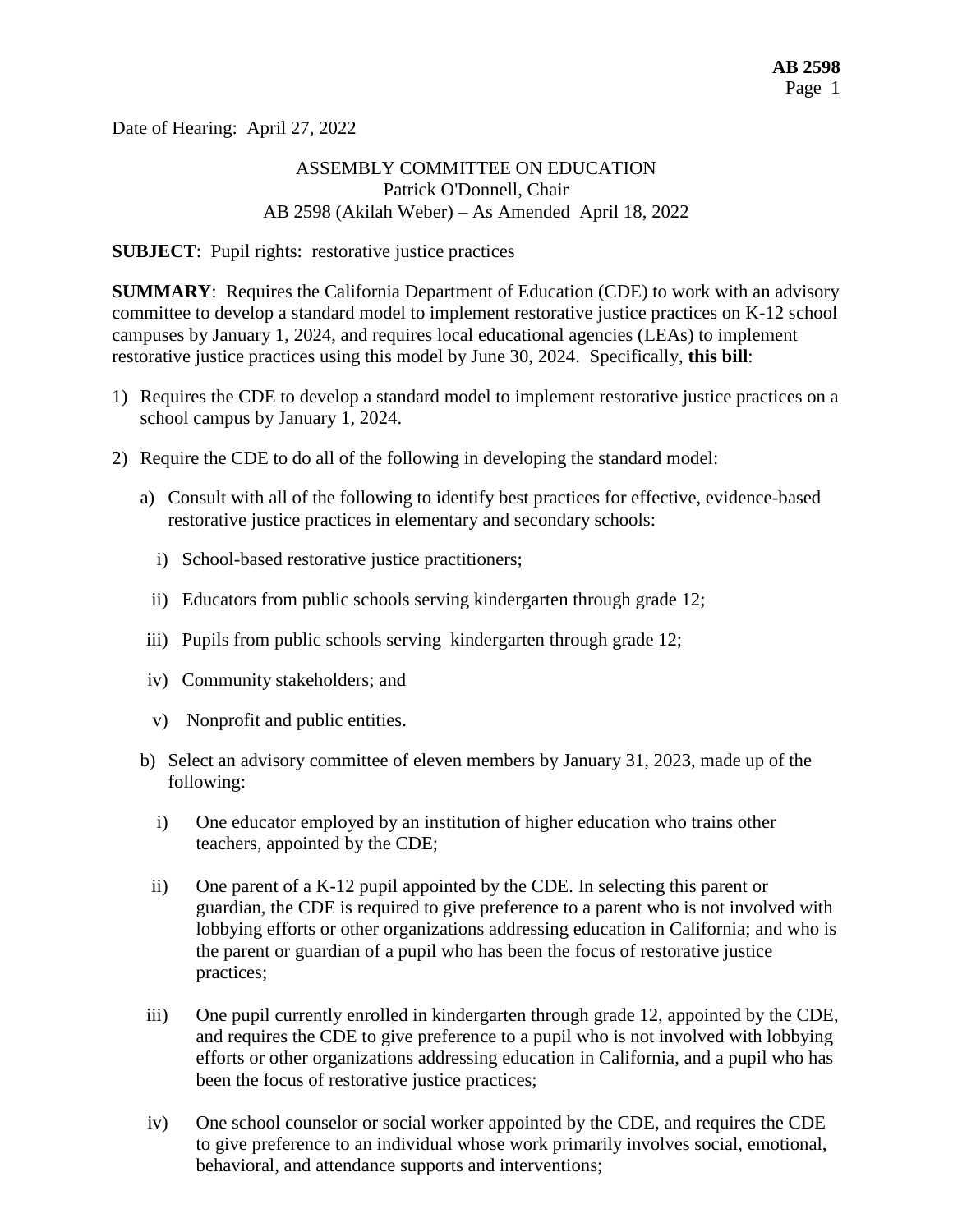- v) One teacher of K-12 pupils appointed by the CDE and who is not involved with lobbying efforts or other organizations addressing education in California;
- vi) One administrator from a public school other than a charter school, appointed by the CDE;
- vii) One administrator from a charter school, appointed by the CDE;
- viii) One representative from a community-based organization, appointed by the CDE;
- ix) One member of an underrepresented group, appointed by the Speaker of the Assembly;
- x) One member of an underrepresented group, appointed by the President pro Tempore of the Senate; and
- xi) One member of an underrepresented group, appointed by the Governor.
- 3) Requires LEAs to use the standard model developed by the CDE to implement restorative justice practices by June 30, 2024, as part of efforts to improve campus culture and climate.
- 4) Defines "local educational agency" for purposes of the act as a school district, county office of education (COE), or charter school.

## **EXISTING LAW**:

- 1) Authorizes or requires a principal or a superintendent of schools to suspend or expel a student committing any of a number of specified acts. (Education Code (EC) Sections 48900, 48900.2, 48900.3, 48900.4, 48900.7, 48915)
- 2) Specifies that suspensions of a pupil shall be imposed only when other means of correction fail to bring about proper conduct. Specifies that other means of correction include, but are not limited to, a conference between school personnel, the pupil's parent or guardian, and pupil; referrals to the school counselor, psychologist, social worker, child welfare attendance personnel, or other school support services personnel; study teams or other interventionrelated teams; referral for a psychosocial or psychoeducational assessment; participation in a restorative justice program; a positive behavior support approach with tiered interventions; after school programs that address behavior issues; or other alternatives involving community service. (EC Section 48900.5)
- 3) Prohibits a pupil in kindergarten through 5th grade from being suspended for disrupting school activities or otherwise willfully defying the valid authority of school personnel and prohibits these acts from being grounds for any pupil from kindergarten through 12th grade to be recommended for expulsion. (EC 48900).
- 4) Prohibits a pupil in  $6<sup>th</sup>$  through  $8<sup>th</sup>$  grade from being suspended for disrupting school activities or otherwise willfully defying the valid authority of school personnel until July 1, 2025. (EC 48900)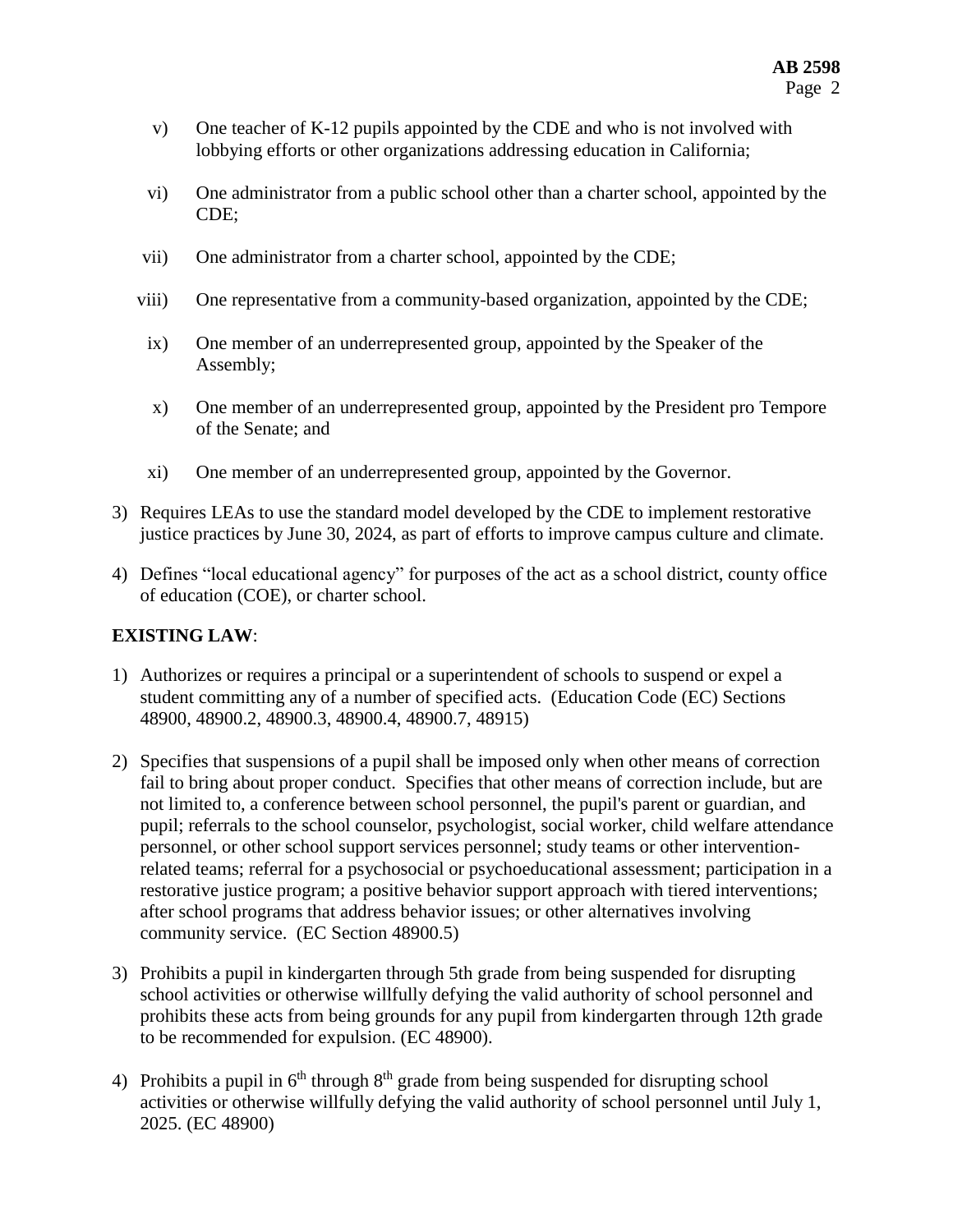**FISCAL EFFECT**: The Office of Legislative Counsel has keyed this bill as a possible statemandated local program.

## **COMMENTS**:

**This bill requires the CDE to work with an advisory committee of eleven members, as specified,** to develop a standard model of restorative justice practices by January 1, 2024 and for all school districts to implement these practices using this standard model by June 30, 2024. *The Committee may wish to consider:*

- 1) Although there are likely common elements and key pillars to the wide range of restorative justice models, whether it is reasonable to assume that there is a single model of restorative justice that would be appropriate for the over 10,000 schools in California given the tremendous diversity among pupils and schools across the state.
- 2) Whether it is possible to have the eleven members of the advisory committee in place in less than 30 days from the date that the bill would take effect.
- 3) Whether there should be greater representation on the advisory committee of professional staff in schools who will be the ones implementing these practices.

*Need for the bill.* According to the author, "AB 2598 would give California schools the tools necessary to allow the use of restorative justice best practices as an alternative to suspension, expulsion, or arrest. Restorative practices and methods allow for greater understanding and community healing in addressing youth behavior. These practices also emphasize building strong relationships among students, staff, teachers, administrators, and parents while creating safe, productive learning environments for all."

*What is restorative justice?* The use of restorative justice and restorative practices in schools offers a respectful and equitable approach to discipline, as well as a proactive strategy to create a connected, inclusive school culture. Inspired by indigenous values, restorative justice is a philosophy and a theory of justice that emphasizes bringing together everyone affected by wrongdoing to address needs and responsibilities, and to heal the harm to relationships as much as possible. The term "restorative practices" is used by a number of practitioners to describe how the concepts of restorative justice are utilized to create change in school systems. These practices are an alternative to zero-tolerance policies that mandate suspension or expulsion of students from school for a wide variety of misbehaviors that are not necessarily violent or dangerous. (Fix School Discipline, 2022)

According to the Learning Policy Institute (LPI), "Safe, supportive learning environments, where students feel a sense of belonging and where relational trust prevails, are the foundation of a restorative approach to education. Research shows that stable, caring relationships with teachers and other adults are linked to better school performance and engagement. Even one stable relationship with a committed adult can help buffer a child from the effects of serious adversity. Restorative structures, such as advisory systems, support community building and relationships and provide consistent opportunities for teachers to check in on students' academic, social-emotional, and mental health needs and connect them to appropriate supports." (LPI, March 2021).

According to the LPI research, restorative practices in schools include: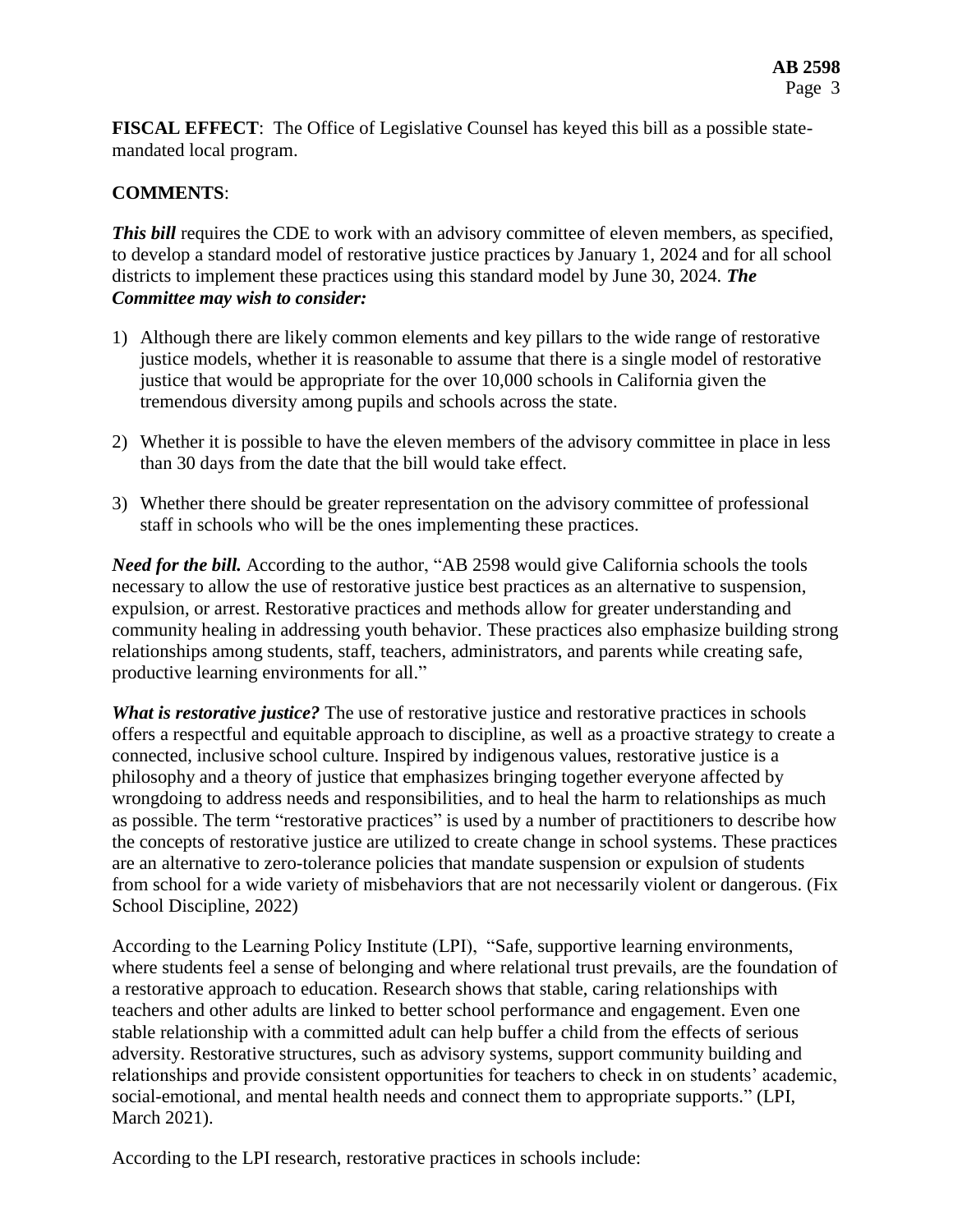- Staff and students have a *shared vocabulary* that enables them to express feelings in a healthy productive way and to criticize the deed, not the doer;
- *Impromptu student conferences* are used to redirect a student's behavior in a way that minimizes disruption to instructional time; and
- *Restorative circles* are structured processes guided by a trained facilitator with a strong emphasis on the importance of listening, facilitated by using a talking piece.

*Successful implementation of restorative practices.* Research suggests that integrating restorative approaches into school settings is complex and takes time. Studies have suggested that key elements include (LPI, October 2021):

- Incorporating restorative practices as one of many strategies for improving school culture;
- Utilizing a whole school approach;
- Focusing on building staff buy-in and capacity;
- Developing meaningful accountability and data collection systems;
- Establishing district-level infrastructure; and
- Centering student and community voices.

*Impacts of exclusionary discipline policies.* Research suggests that harsh discipline practices and the over-policing of students of color that occurs in many schools has undermined the creation of safe and inclusive learning environments. Disproportionalities in suspension and expulsion rates between students of color and their white peers appear as early as preschool and continue through the K-12<sup>th</sup> grades. Black youth often receive harsher punishments for minor offenses and are more than twice as likely as white students to receive a referral to law enforcement or be subject to a school-related arrest. (LPI, March 2021).

One study, *Educational and Criminal Justice Outcomes 12 Years After School Suspension,* (Rosenbaum 2018) notes that "school suspensions aim to obtain better behavior from the punished student and maintain school norms by removing students. Suspension removes disruptive students from schools temporarily and may improve school climate by reducing peer influences to engage in deviant behavior." The study goes on to note that a body of research has found that suspended students are more likely to:

- Engage in antisocial behavior;
- Have involvement with the criminal justice system;
- Be arrested both during the month of suspension and within a year of suspension; and
- Use marijuana and tobacco.

The study also cites various longitudinal research findings, including: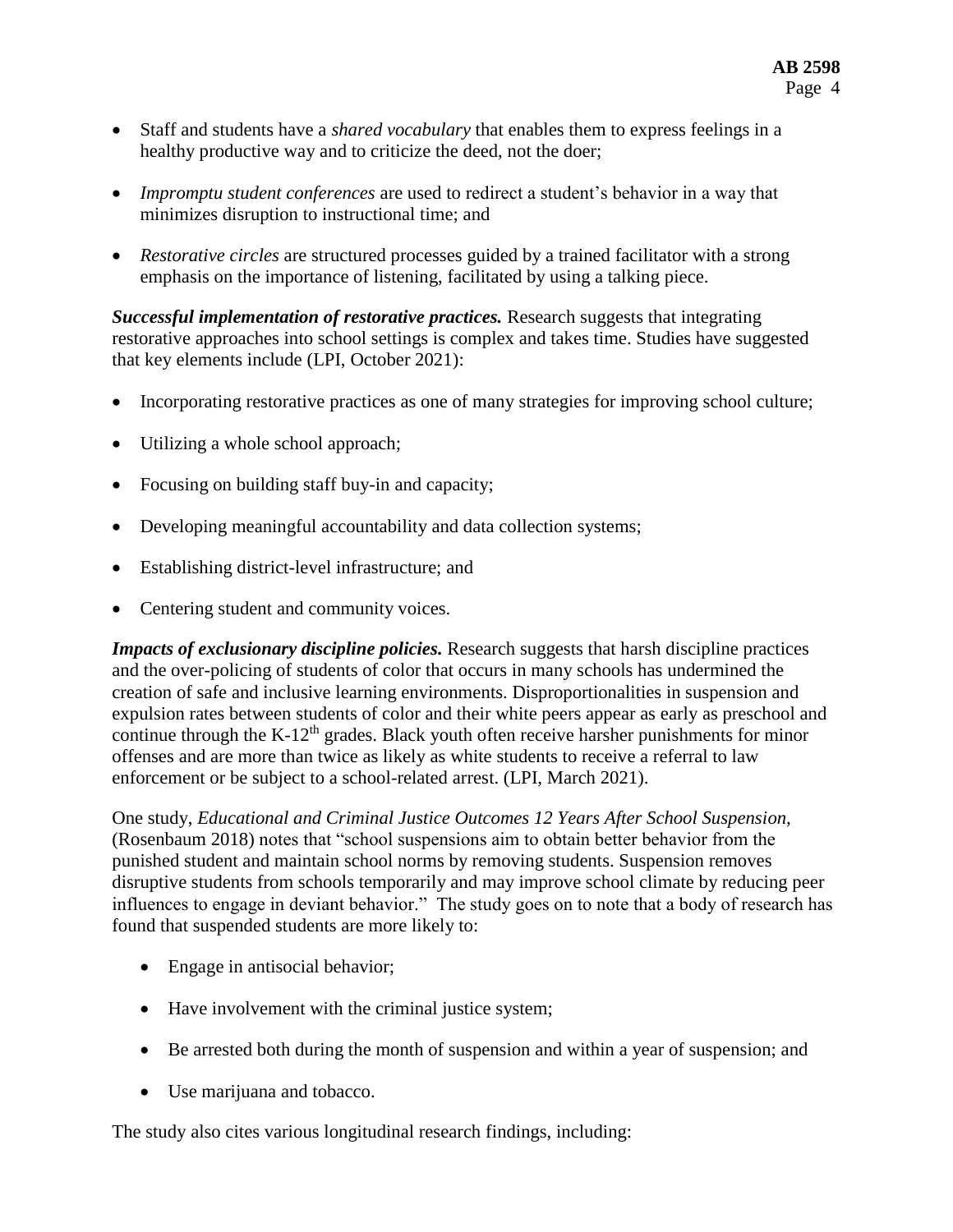- Youth suspended in ninth grade were less likely to graduate high school, graduate on time, and enroll in postsecondary education; and
- Twelve years after suspension, suspended youth were less likely to have earned degrees or high school diplomas, and were more likely to have been arrested or on probation.

Some researchers conclude that "suspensions may act more as a reinforcer than a punisher for inappropriate behavior. Other research raises doubts as to whether harsh school discipline has a deterrent value. Frequent use of suspension alone has no measureable positive deterrent or academic benefit to either the students who are suspended or to non-suspended students." (Losen, 2011). The American Academy of Pediatrics states, "Without the services of trained professionals, such as pediatricians, mental health professionals, and school counselors, and without a parent at home during the day, students with out-of-school suspensions and expulsions are far more likely to commit crimes."

Researchers have pointed out that "many suspended students find school to be challenging and experience suspension from school as a reward. Suspensions may be reinforcing and even incentivizing the very behavior they are meant to correct." (Rumberger, 2017).

According to the U.S. Department of Education: "Teachers and students deserve school environments that are safe, supportive, and conducive to teaching and learning. Creating a supportive school climate—and decreasing suspensions and expulsions—requires close attention to the social, emotional, and behavioral needs of all students. Evidence does not show that discipline practices that remove students from instruction—such as suspensions and expulsions—help to improve either student behavior or school climate."

*Disparities in the rate of school suspensions.* The disproportionate incidence of suspensions and expulsions among certain populations of students, including African American students, has gained nationwide attention in recent years. A 2018 report by the U.S. Government Accountability Office (GAO), *K-12 Education: Discipline Disparities for Black Students, Boys, and Students with Disabilities,* found that black students, boys, and students with disabilities were disproportionately disciplined in K-12 schools, based upon an analysis of Civil Rights Data Collection (CRDC) data.

CRDC data show that there was an overall 2% decline in the use of exclusionary discipline practices in public schools in the U.S. from the 2015-16 school year to the 2017-18 school year. However, there was an increase during this period of school-related arrests, expulsions with educational services, and referrals to law enforcement. The data also shows a continued disproportionality in exclusionary practices during the 2017-18 school year:

- Black students accounted for 15.1% of total student enrollment in the U.S. and received 38.8% of expulsions with educational services and 33.3% of expulsions without educational services;
- Students with disabilities represented 13.2% of enrollment and received 23.3% of expulsions with educational services and 14.8% of expulsions without educational services;
- Boys accounted for 51.4% of enrollment and received 69.5% of in-school suspensions and 70.5% of out-of-school suspensions;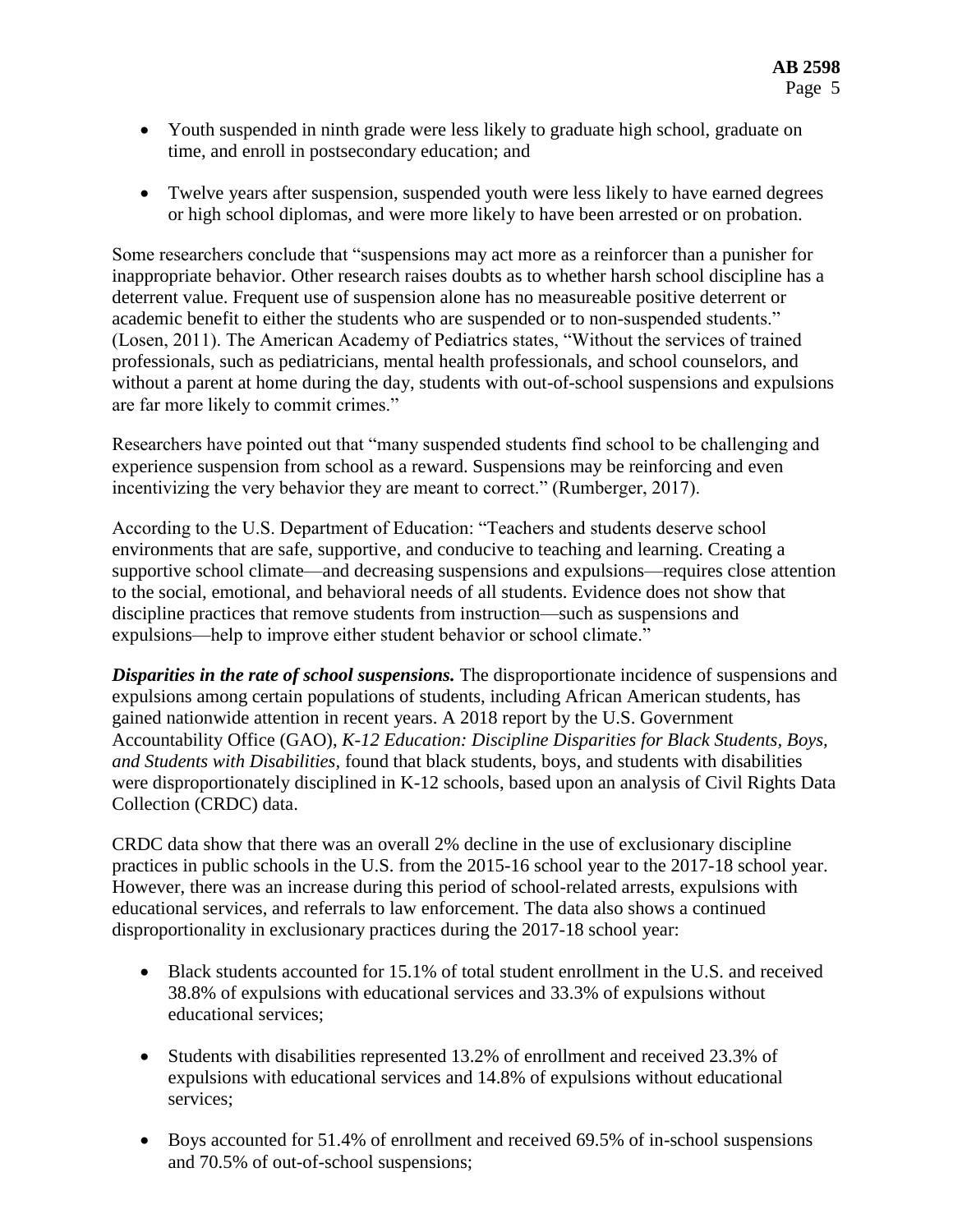- 31.4% of Black students received one or more in-school suspensions and 38.2% received one or more out-of-school suspensions;
- 20.5% of students with disabilities received one or more in-school suspensions and 24.5% received one or more out-of-school suspensions;
- Black students with disabilities represent 2.3% of student enrollment, 6.2% received one or more in-school suspensions and 8.8% received one or more out-of-school suspensions; and
- Black students accounted for 28.7% of all students referred to law enforcement and 31.6% of all students arrested at school or during a school-related activity.

The GAO report review of research on the topic of disproportionate disciplinary actions suggest that "implicit bias on the part of teachers and staff may cause them to judge students' behaviors differently based on the students' race and sex. Teachers and staff sometimes have discretion to make case-by-case decisions about whether to discipline, and the form of discipline to impose in response to student behaviors, such as disobedience, defiance, and classroom disruption."

Research on student behavior, race, and discipline has found no evidence that African American over-representation in school suspension is due to higher rates of misbehavior. African American students were referred more often for behaviors that seem to require more subjective judgement on the part of the person making the referral (e.g. disrespect, excessive noise, threatening behavior, and loitering). (Losen, 2011)

*California suspensions have declined, but disproportionality remains.* CDE data shows that while the number of suspensions and expulsions decreased from 2017-18 to 2019-20, the number of African American students suspended or expelled remains significantly above their proportionate enrollment:

- Total suspensions dropped from  $363,406$  in 2017-18 to 233,753 in 2019-20;
- African American students made up 5.6% of enrollment in 2017-18 and 5.4% in 2019-20, but received 17.3% of total suspensions in 2017-18 and 17.2% in 2019-20; and
- Suspensions for "defiance only" dropped from 59,808 in 2017-18 to 24,920 in 2019-20;
- African American students received 15.6% of all suspensions for "defiance-only" in 2017-18 and 18.7% in 2019-20;
- Total expulsions dropped from  $5,369$  in 2017-18 to  $3,263$  in 2019-20;
- African American students accounted for 14.5% of total expulsions in 2017-18 and 12.9% in 2019-20.

*Get Out! Black Male Suspensions in California Public Schools,* (Wood, 2018), reports the following findings:

• The statewide suspension rate for Black males is 3.6 times greater than the statewide rate for all students;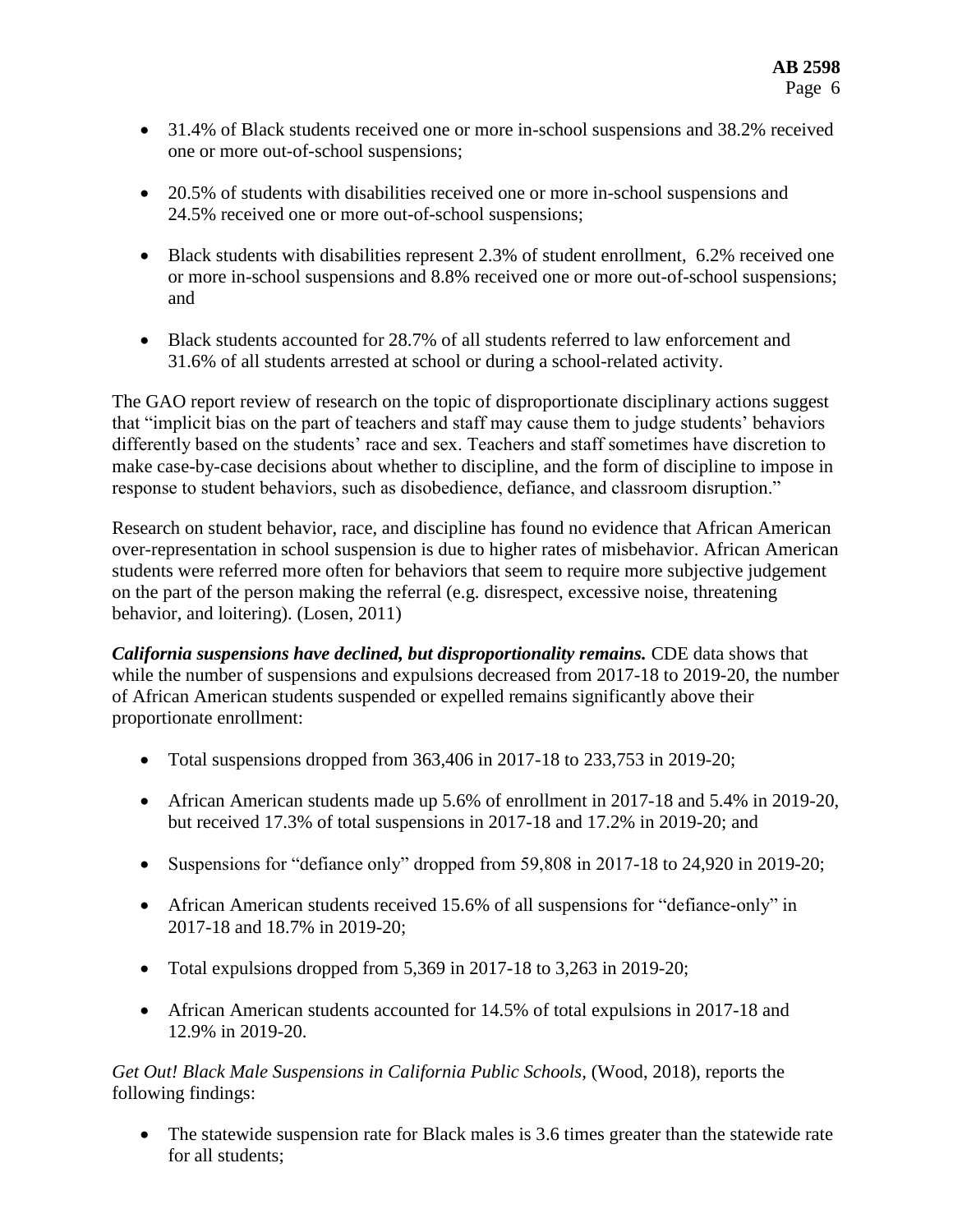- Black male students are 3.3 times more likely to be suspended for defiance-only;
- The highest suspension disparity by grade level occurs in early childhood education (kindergarten through grade three) where Black boys are 5.6 times more likely to be suspended than the state average;
- Black male students who are classified as "foster youth" are suspended at noticeably high rates at 27.4%, with black foster youth in seventh and eighth grades at 41%;
- The highest total suspensions occurred in large urban counties; and
- The highest suspension rates for Black males occur in rural counties that have smaller Black enrollments.

*Holding schools accountable for suspension and expulsion rates.* California's Local Control Funding Formula (LCFF) and Local Control and Accountability Plan (LCAP) requirements include school climate as one of the eight state priorities. All California school districts, COEs, and charter schools, are required to report and examine pupil suspension and expulsion rates on their LCAP and annual updates. It has been suggested that this requirement to clearly report disciplinary actions, in the aggregate as well as by subgroup, increases the pressure on schools to employ alternatives to suspension and expulsion.

*Alternatives to suspension and expulsion.* Schoolwide strategies employed by school districts to improve school climate and reduce exclusionary discipline include Positive Behavior Interventions and Support (PBIS), which is a schoolwide approach to discipline that is intended to create safe, predictable, and positive school environments. When PBIS is practiced, schools see fewer students with serious behavior problems and an overall improvement in school climate. The key PBIS practices include:

- Clearly defining behavioral expectations of the school community;
- Proactively teaching what those expected behaviors look like in various school settings, on a regular basis;
- Frequently recognizing students who comply with behavioral expectations;
- Administering a clearly defined continuum of consequences for behavioral violations; and
- Continuously collecting and analyzing data to assess students' responsiveness to the behavioral supports provided.

Implementation of PBIS follows a multi-tiered response to intervention model:

- Tier 1 Universal support is provided to all students by being exposed to explicit instruction on behavioral expectations;
- Tier 2 Students who do not respond sufficiently to Tier 1 receive additional support, often in the form of a check-in/check-out program;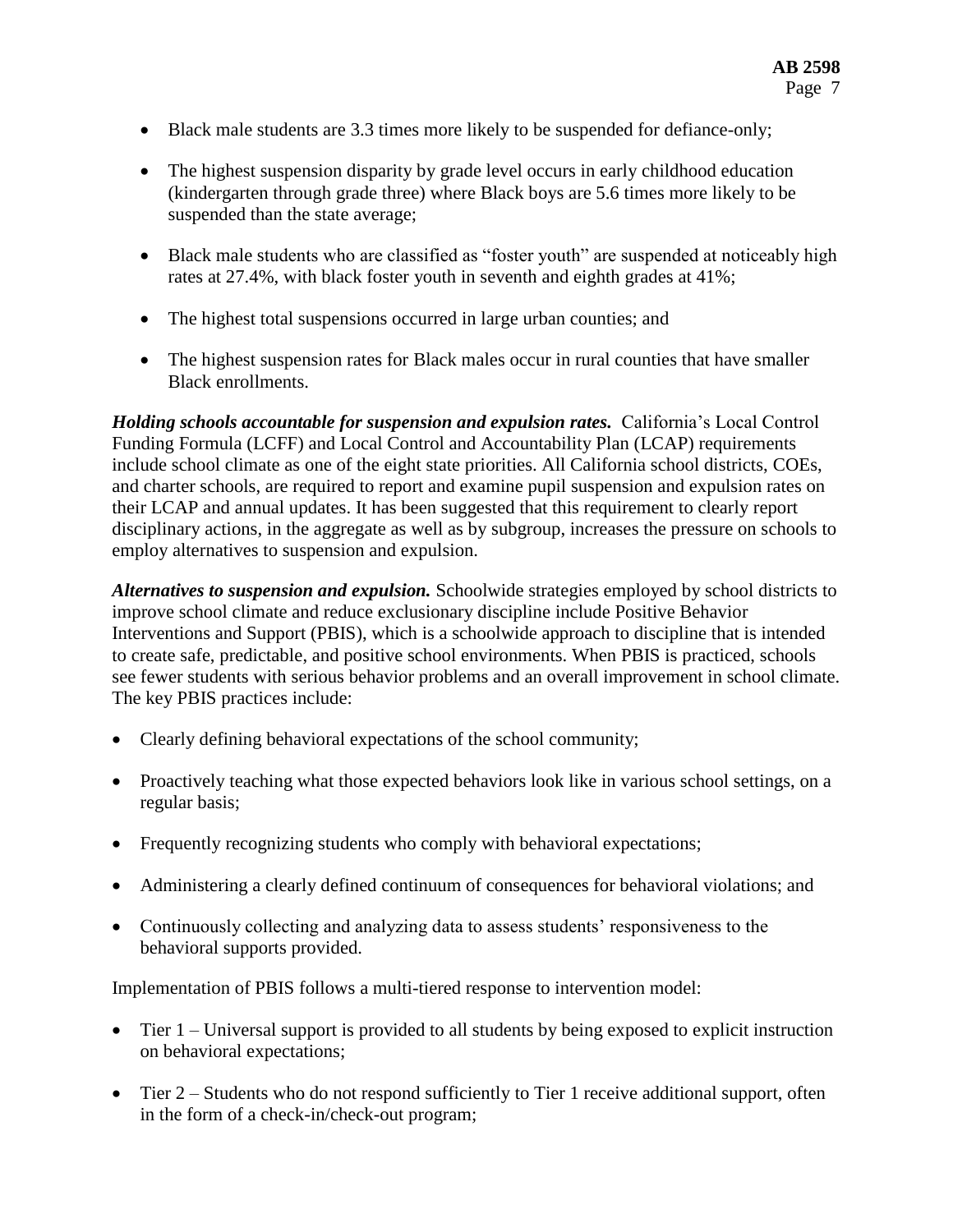• Tier 3 – Students with significant behavioral challenges receive individualized support by a behavioral support team, or are referred for additional services.

Restorative practices in schools are also considered a non-punitive approach as an alternative to harsh zero tolerance policies.

*Research generally supports the use of restorative practices.* A growing body of research suggests that restorative practices are beneficial. Numerous studies have found that restorative practices are not only associated with improvement in student behavior (e.g. decreases in fighting and bullying), but also with a decrease in office referrals, classroom removals, suspensions, and expulsions. Studies also suggest a link between restorative approaches and improved school climate outcomes, including increased levels of student connectedness, improved relationships between students and teachers, and improved perceptions of school climate. (LPI, October 2021).

Another review of research on restorative initiatives concluded that results from case studies, district-wide correlational studies, and experimental trials convincingly demonstrate that when schools implement a restorative initiative, their out-of-school suspension rates decrease. The report further concludes that restorative initiatives have promise to narrow racial disparities in suspension as well as to foster positive student development. However mixed findings indicate that the promise is not always realized. (National Education Policy Center, 2020).

*Increasing use of alternatives to suspension and expulsion in California***.** A number of school districts, including some of the largest, have adopted board policies that prohibit the use of willful defiance as the basis for suspension or expulsion and are committing resources to effectively implement alternative models of correction, including restorative justice, PBIS, and other evidence-based approaches. For example, San Francisco Unified School District (SFUSD), Los Angeles Unified School District (LAUSD), and Oakland Unified School District (OUSD) have banned the suspension or expulsion of students based solely upon willful defiance and all three districts offer restorative justice programs in their schools.

OUSD is considered a nationwide model for restorative justice, having successfully operated their program since 2006. According to the district website, "Restorative Justice (RJ) is a set of principles and practices inspired by indigenous values used to build community, respond to harm/conflict and provide individual circles of support for students. By building, maintaining and restoring relationships between members of the entire school community, we help to create an environment where all students can thrive. Our program is implemented through a 3-tier, school-wide model":

- Tier 1: Community Building, characterized by the use of social emotional skills and practice (classroom circles) to build relationships, create shared values and guidelines, and promote restorative conversations following behavioral disruption. The goal is to build a caring, intentional, and equitable community with conditions conducive to learning;
- Tier 2: Restorative Processes, characterized by the use of non-punitive response to harm/conflict such as harm circles, mediation, or family-group conferencing to respond to disciplinary issues in a restorative manner. This process addresses the root causes of the harm, supports accountability for the offender, and promotes healing for the victim(s), the offender, and the school community; and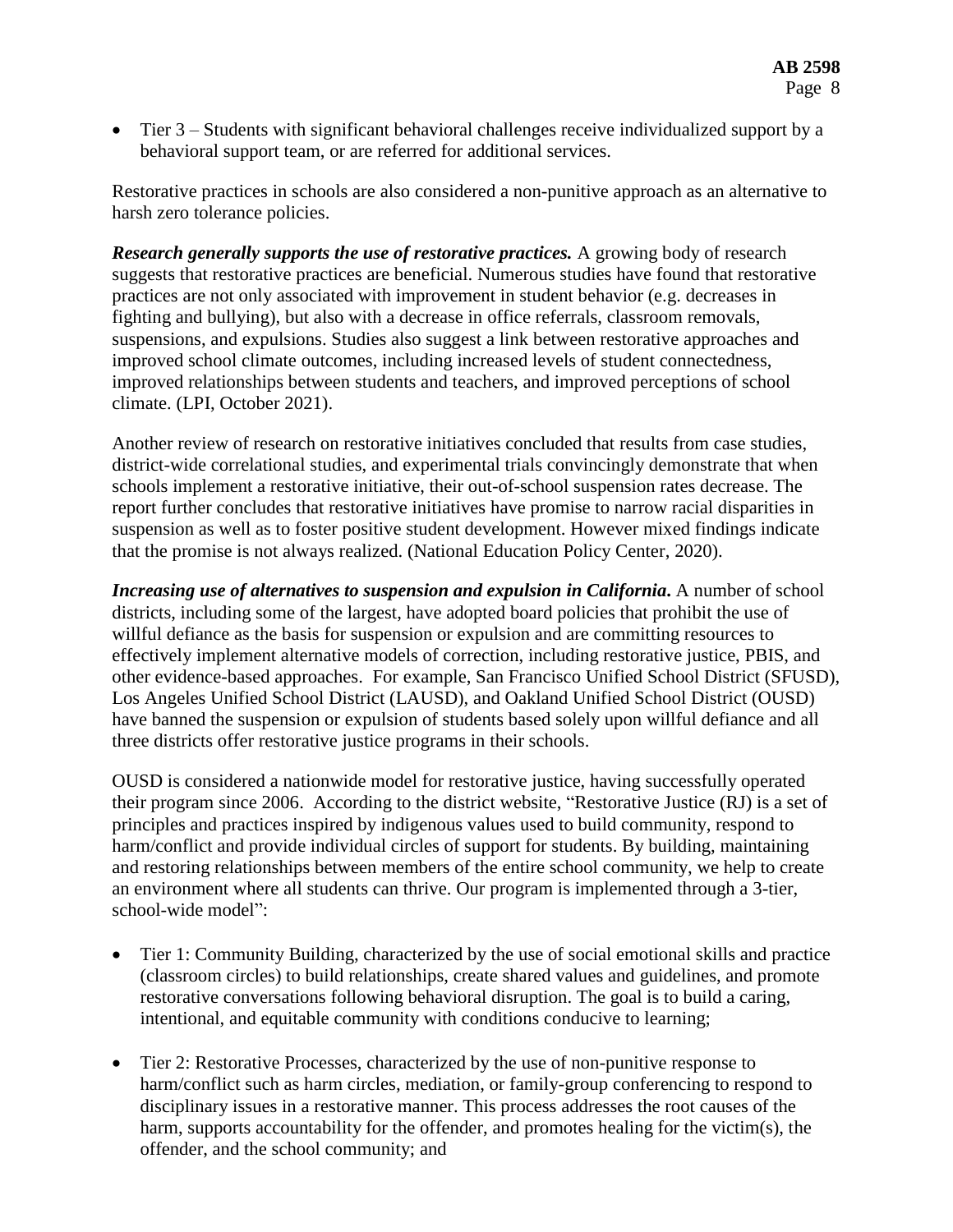Tier 3: Supported Re-Entry, characterized by 1:1 support and successful re-entry of youth following suspension, truancy, expulsion or incarceration. The goal is to welcome youth to the school community in a manner that provides wraparound support and promotes student accountability and achievement.

*The State has invested in alternatives to improve school climate and culture.* In recent years, the Legislature has allocated significant resources specifically designed to improve school climate and reduce exclusionary disciplinary practices. These include significant investments in Multi-Tiered System of Support (MTSS) to encourage LEAs to establish and align schoolwide, data-driven systems of academic and behavioral supports to more effectively meet the needs of California's diverse learners in the most inclusive environment.

Recent state budgets have included numerous investments related to student supports and school climate, including but not limited to:

- \$3 billion in Community School grants, to establish and expand community schools, defined to include "Collaborative leadership and practices for educators and administrators, including professional development to transform school culture and climate, that centers on pupil learning and supports mental and behavioral health, trauma-informed care, social-emotional learning, and restorative justice;"
- \$1.5 billion for an Educator Effectiveness Block Grant for LEAs to provide professional learning for educators in a range of areas, including "practices to create a positive school climate, including, but not limited to, restorative justice, training around implicit bias, providing positive behavioral supports, multitiered systems of support, transforming a schoolsite's culture to one that values diverse cultural and ethnic backgrounds, and preventing discrimination, harassment, bullying, and intimidation based on actual or perceived characteristics, including disability, gender, gender identity, gender expression, language, nationality, race or ethnicity, religion, or sexual orientation;"
- \$100 million in competitive grants to LEAs to increase the number of teachers available to serve California state preschool and transitional kindergarten pupils and to provide teachers with training in inclusive practices, culturally responsive instruction, supporting dual language learners, enhancing social-emotional learning, implementing trauma-informed and restorative practices, and mitigating implicit biases to eliminate exclusionary discipline;
- \$50 million to the Orange County Office of Education for support of MTSS efforts, including grants to LEAs to "provide ongoing training and support in the use of trauma screening tools and mental health service referrals, and school climate surveys,;"
- \$6 million for training LEAs on interpreting data from their local school climate surveys of pupils, families, and educators to inform continuous improvement efforts and better assess community needs stemming from the COVID-19 pandemic and distance learning; and for the CDE to develop an optional trauma-informed practice module to be used with school climate surveys.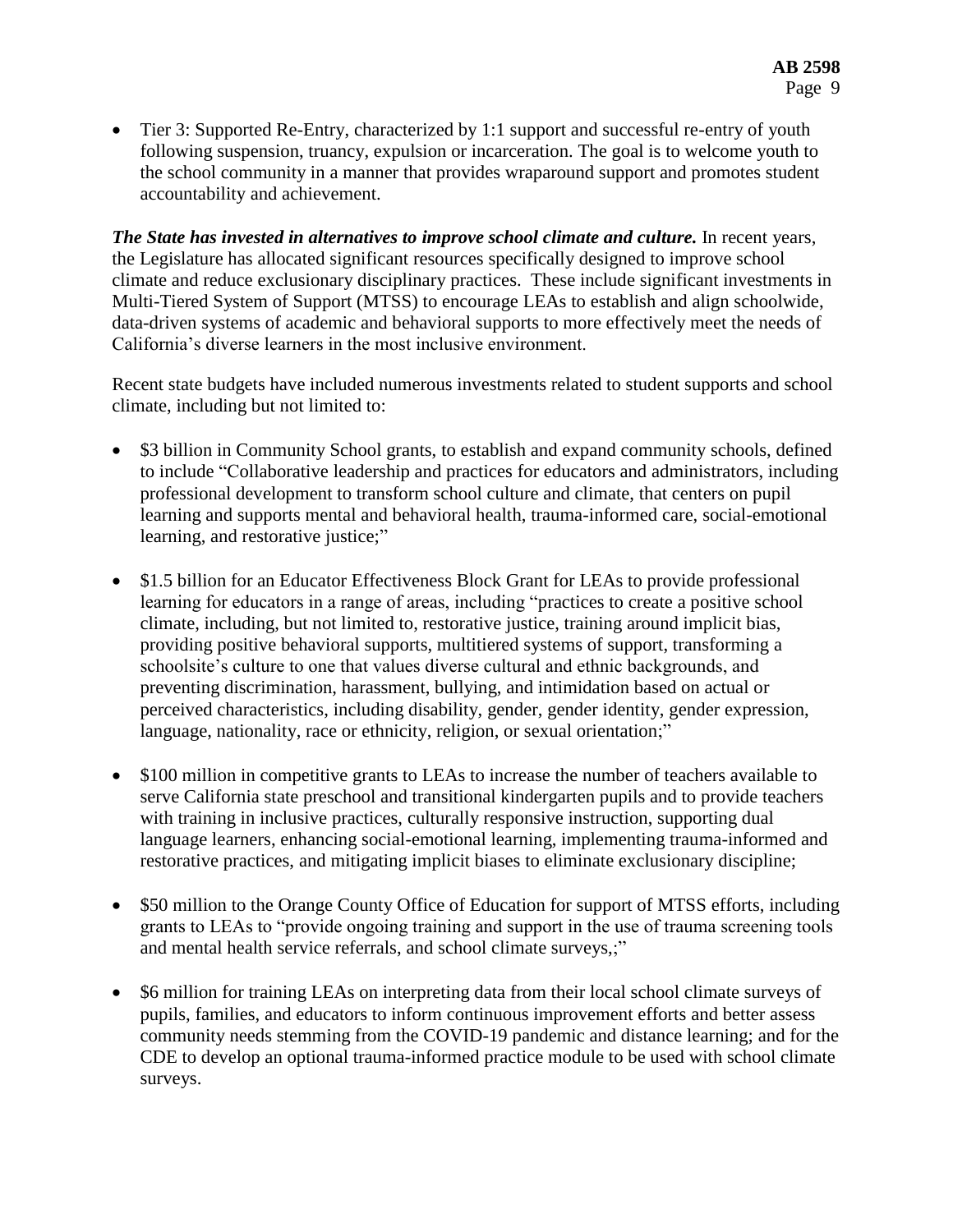### *Recommended Committee amendments. Staff recommends that the bill be amended to:*

- 1) Delete the requirement that CDE develop a single standard model for restorative justice and instead require CDE to develop and share evidence-based best practices for restorative practice implementation within a multi-tiered system of support in a variety of school settings, and extend the deadline for the CDE to post the best practices to June 1, 2024.
- 2) Remove the mandate for school districts to adopt the standard restorative justice model.
- 3) Amend the composition of the working group, so that it would be made up of 15 members, as follows:
	- a) Increase the number of school counselors or social workers from one to two;
	- b) Increase the number of K-12 teachers from one to five, including representatives of each of elementary, middle, and high school teachers;
	- c) Increase the number of representatives from community-based organizations specializing in restorative justice from one to three, appointed by the Governor; and
	- d) Strike the members of underrepresented groups appointed by the Speaker, President pro Tempore, and the Governor.
- 4) Extend the timeline to appoint the members of the working group to March 31, 2023.

*Arguments in support.* The California Charter School Association notes "Widespread concern about the climate and culture of our schools has caused some schools to implement restorative justice as an alternative way to deal with student behavior and conflict. However, there is no clear consensus about the best practices in developing, implementing, or measuring the outcomes of a restorative justice school program.

AB 2598 would ensure that our educators and schools are equipped to effectively implement Restorative Justice Practices as an alternative to suspensions and expulsions. This bill would help address existing inequities within our public education system and improve school climate, which leads to increased attendance, reduced feelings of isolation, bullying, classroom disruption, truancy, antisocial behavior, and disputes among students."

*Related legislation.* SB 419 (Skinner) Chapter 279, Statutes of 2019, commencing July 1, 2020, permanently extends the prohibition against suspending a pupil enrolled in kindergarten through grade 3 for disrupting school activities or otherwise willfully defying the valid authority of school staff to include grades 4 and 5 permanently; and to include grades 6 to 8, until July 1, 2025; and applies these prohibitions to charter schools.

AB 2698 (Weber) of the 2015-16 Session would have established the School Climate and Student Achievement Act, and required low-achieving schools, to begin an assessment of school climate on or before September 1, 2017, and complete this assessment by July 1, 2018; and would have required the CDE to convene an advisory committee comprised of stakeholders and professionals who have participated in the development and expansion of alternative discipline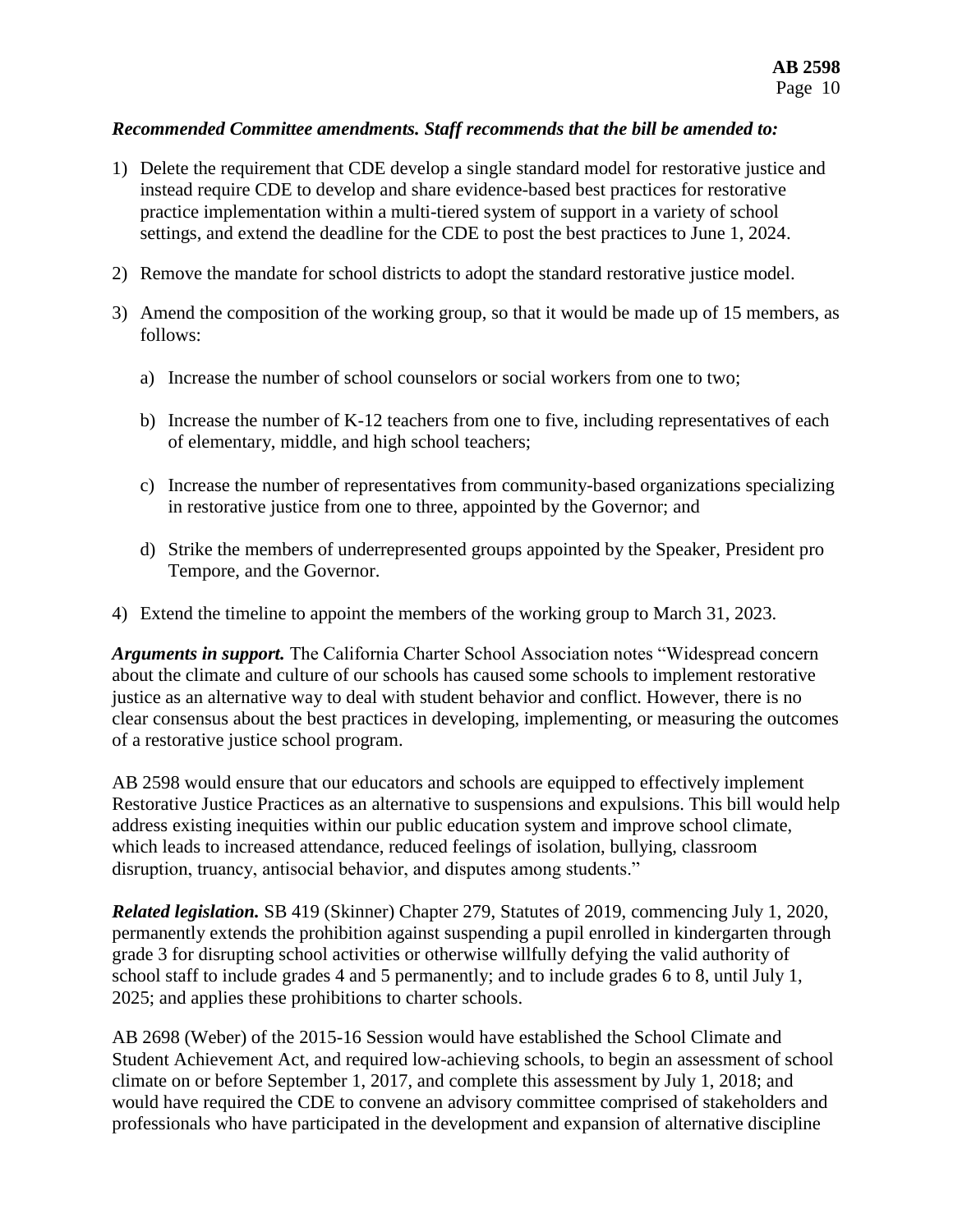programs, such as restorative justice and positive behavioral interventions and supports. This bill was held in the Assembly Appropriations Committee.

AB 2489 (McCarty) of the 2015-16 Session would have required the CDE to develop a standard model to implement restorative justice practices on a school campus and make the standard model available for use by any school district that chose to implement restorative justice practices as part of its campus culture. This bill was held in the Assembly Appropriations Committee.

AB 1025 (Thurmond) of the 2015-16 Session would have required the CDE to establish a threeyear pilot program in school districts to encourage inclusive practices that integrate mental health, special education, and school climate interventions following a multi-tiered framework. This bill was held in the Senate Appropriations Committee.

AB 1455 (Campos) Chapter 229, Statutes of 2014, authorizes school officials to refer a victim of, witness to, or other pupil affected by an act of bullying, committed on or after January 1, 2015, to the school counselor, school psychologist, social worker, child welfare attendance personnel, school nurse, or other school support service personnel for case management, counseling, and participation in a restorative justice program.

AB 420 (Dickinson) Chapter 660, Statutes of 2014, eliminated the authority to suspend a pupil enrolled in kindergarten through 3rd grade, and the authority to recommend for expulsion a pupil enrolled in grades kindergarten through 12<sup>th</sup> grade, for disrupting school activities or otherwise willfully defying the valid authority of school personnel engaged in the performance of their duties. The bill sunset on July 1, 2018.

SB 1396 (Hancock) of the 2013-14 Session would have apportioned funds, contingent upon available funding, to a designated COE to establish a multi-tiered intervention and support program that includes, but is not limited, the Schoolwide Positive Behavior Intervention and Support program and restorative practices. This bill was held in the Assembly Appropriations Committee.

AB 1729 (Ammiano) Chapter 425, Statutes of 2012, reaffirmed that superintendents and school principals have the discretion to implement alternatives to suspension and expulsion and expanded the list of other means of correction that must be implemented prior to suspension or expulsion to address most student misbehavior.

## **REGISTERED SUPPORT / OPPOSITION**:

#### **Support**

Disability Rights California (Sponsor) California Association for Bilingual Education California Catholic Conference California Charter Schools Association California State Parent Teacher Association Californians Together One individual